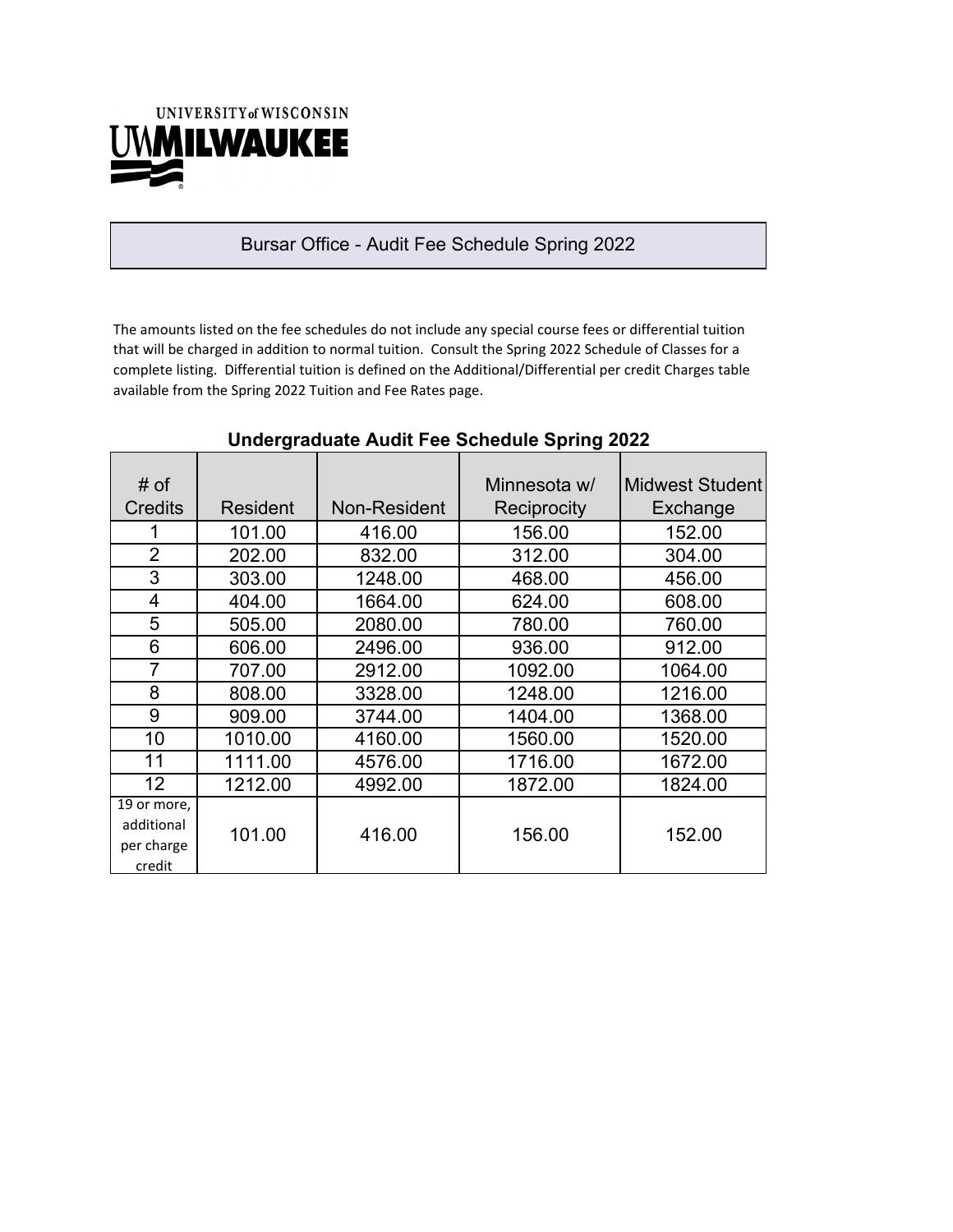| # of<br><b>Credits</b>                 | <b>Resident</b> | Non-Resident | Minnesota w/<br>Reciprocity | <b>Midwest Student</b><br>Exchange |
|----------------------------------------|-----------------|--------------|-----------------------------|------------------------------------|
|                                        | 201.00          | 754.00       | 335.00                      | 301.00                             |
| $\overline{2}$                         | 402.00          | 1,508.00     | 670.00                      | 602.00                             |
| 3                                      | 603.00          | 2,262.00     | 1,005.00                    | 903.00                             |
| 4                                      | 804.00          | 3,016.00     | 1,340.00                    | 1,204.00                           |
| 5                                      | 1,005.00        | 3,770.00     | 1,675.00                    | 1,505.00                           |
| 6                                      | 1,206.00        | 4,524.00     | 2,010.00                    | 1,806.00                           |
| 7                                      | 1,407.00        | 5,278.00     | 2,345.00                    | 2,107.00                           |
| 8                                      | 1,608.00        | 6,032.00     | 2,680.00                    | 2,408.00                           |
| 9 or more,<br>additional<br>per charge | 201.00          | 754.00       | 335.00                      | 301.00                             |

# **Graduate Audit Fee Schedule Spring 2022**

# **Dissertator Audit Fee Schedule Spring 2022**

| # of<br><b>Credits</b> | <b>Resident</b> | Non-Resident | Minnesota w/<br>Reciprocity | Midwest Student<br>Exchange |
|------------------------|-----------------|--------------|-----------------------------|-----------------------------|
|                        | 142.00          | 336.00       | 202.00                      | 202.00                      |
| $\overline{2}$         | 284.00          | 672.00       | 404.00                      | 404.00                      |
| 3                      | 426.00          | 1,008.00     | 606.00                      | 606.00                      |
| 4                      | 568.00          | 1,344.00     | 808.00                      | 808.00                      |
| 5                      | 710.00          | 1,680.00     | 1,010.00                    | 1,010.00                    |
| 6                      | 852.00          | 2,016.00     | 1,212.00                    | 1,212.00                    |
| 7                      | 994.00          | 2,352.00     | 1,414.00                    | 1,414.00                    |
| 8                      | 1,136.00        | 2,688.00     | 1,616.00                    | 1,616.00                    |
| 9                      | 1,278.00        | 3,024.00     | 1,818.00                    | 1,818.00                    |
| 10                     | 1,420.00        | 3,360.00     | 2,020.00                    | 2,020.00                    |
| 11                     | 1,562.00        | 3,696.00     | 2,222.00                    | 2,222.00                    |
| 12                     | 1,704.00        | 4.032.00     | 2,424.00                    | 2,424.00                    |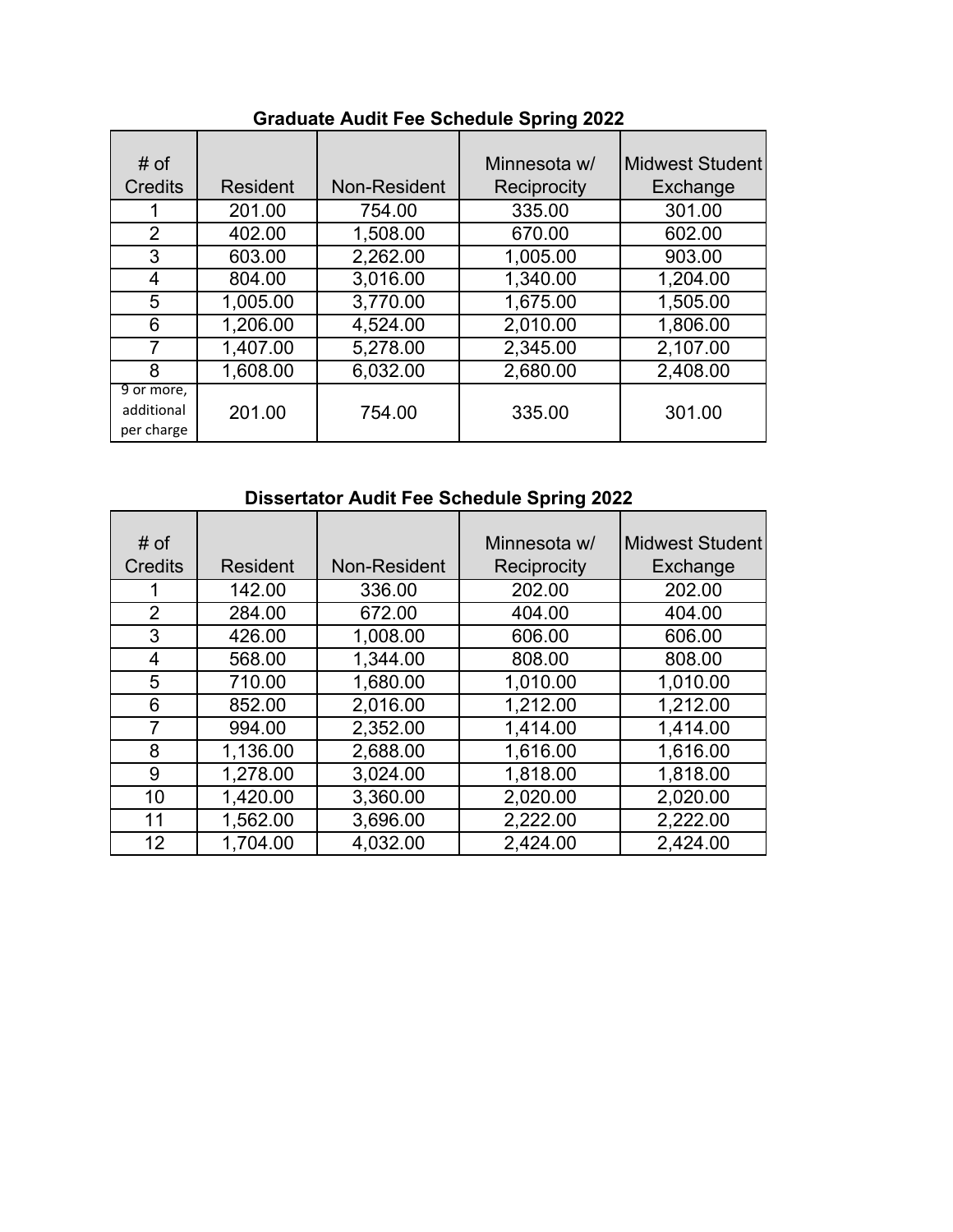| # of<br><b>Credits</b>                 | <b>Resident</b> | Non-Resident | Minnesota w/<br>Reciprocity | <b>Midwest Student</b><br>Exchange |
|----------------------------------------|-----------------|--------------|-----------------------------|------------------------------------|
|                                        | 251.00          | 881.00       | 296.00                      | 377.00                             |
| 2                                      | 502.00          | 1,762.00     | 592.00                      | 754.00                             |
| 3                                      | 753.00          | 2,643.00     | 888.00                      | 1,131.00                           |
| 4                                      | 1,004.00        | 3,524.00     | 1,184.00                    | 1,508.00                           |
| 5                                      | 1,255.00        | 4,405.00     | 1,480.00                    | 1,885.00                           |
| 6                                      | 1,506.00        | 5,286.00     | 1,776.00                    | 2,262.00                           |
| 7                                      | 1,757.00        | 6,167.00     | 2,072.00                    | 2,639.00                           |
| 8                                      | 2,008.00        | 7,048.00     | 2,368.00                    | 3,016.00                           |
| 9 or more,<br>additional<br>per charge | 251.00          | 881.00       | 296.00                      | 377.00                             |

## **Business Masters Audit Fee Schedule Spring 2022**

## **Health Science Masters\* Audit Fee Schedule Spring 2022**

| # of           |          |              | Minnesota w/ |
|----------------|----------|--------------|--------------|
| <b>Credits</b> | Resident | Non-Resident | Reciprocity  |
| 1              | 234.00   | 883.00       | 335.00       |
| $\overline{2}$ | 468.00   | 1,766.00     | 670.00       |
| 3              | 702.00   | 2,649.00     | 1,005.00     |
| 4              | 936.00   | 3,532.00     | 1,340.00     |
| 5              | 1,170.00 | 4,415.00     | 1,675.00     |
| 6              | 1,404.00 | 5,298.00     | 2,010.00     |
| 7              | 1,638.00 | 6,181.00     | 2,345.00     |
| 8              | 1,872.00 | 7,064.00     | 2,680.00     |
| 9 or more      |          |              |              |
| additional     | 234.00   | 883.00       | 335.00       |
| per credit     |          |              |              |
| charge         |          |              |              |

\*Communication Science & Disorders and Occupational Therapy Only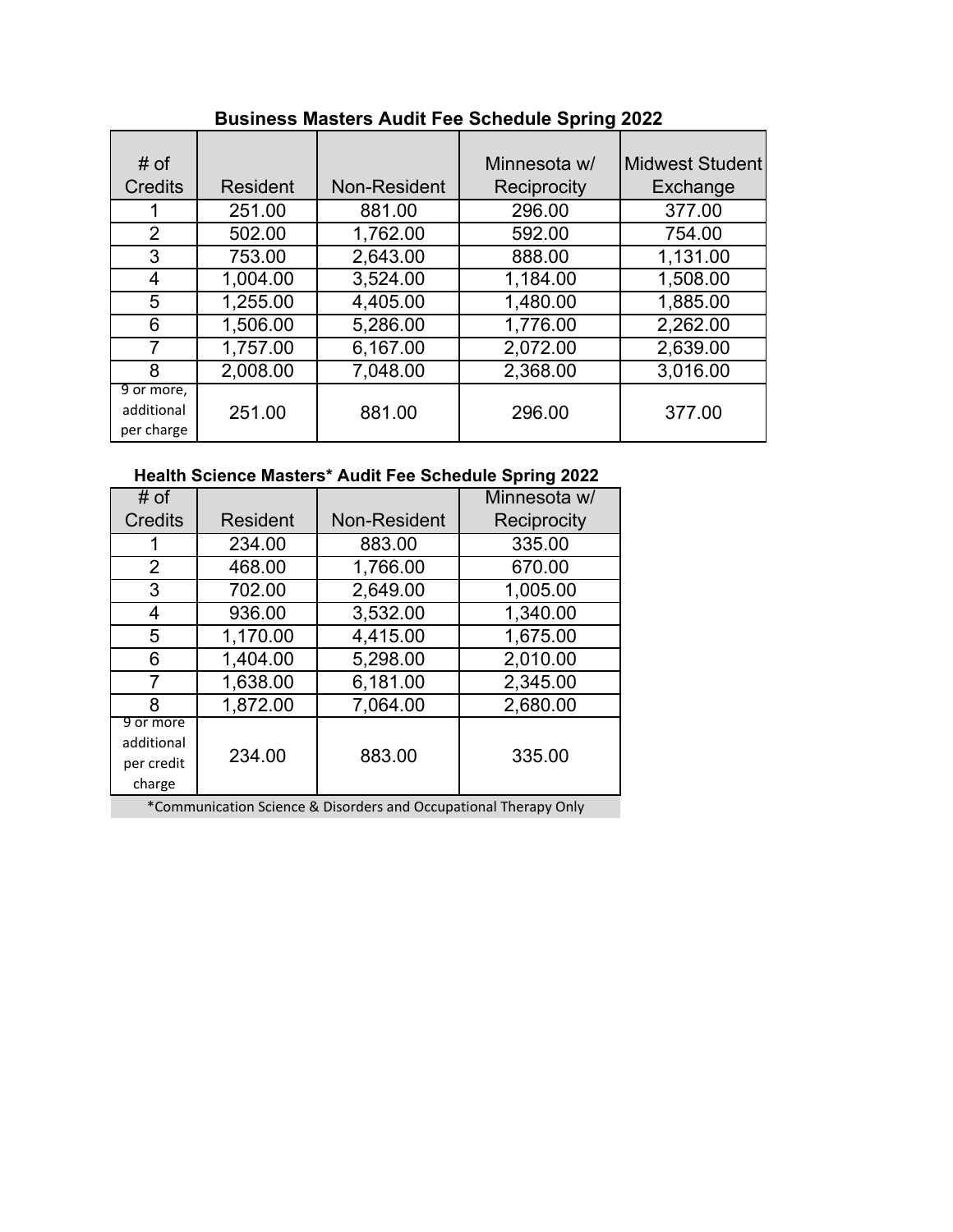| # of                                            |                 |                     | Minnesota w/ |
|-------------------------------------------------|-----------------|---------------------|--------------|
| <b>Credits</b>                                  | <b>Resident</b> | <b>Non-Resident</b> | Reciprocity  |
|                                                 | 224.00          | 755.00              | 306.00       |
| $\overline{2}$                                  | 448.00          | 1,510.00            | 612.00       |
| 3                                               | 672.00          | 2,265.00            | 918.00       |
| 4                                               | 896.00          | 3,020.00            | 1,224.00     |
| 5                                               | 1,120.00        | 3,775.00            | 1,530.00     |
| 6                                               | 1,344.00        | 4,530.00            | 1,836.00     |
| 7                                               | 1,568.00        | 5,285.00            | 2,142.00     |
| 8                                               | 1,792.00        | 6,040.00            | 2,448.00     |
| 9 or more<br>additional<br>per credit<br>charge | 224.00          | 755.00              | 306.00       |

#### **Dr of Nursing Practitioner - Audit Fee Schedules Spring 2022**

## **UWM Waukesha ASOC Audit Fee Schedule Spring 2022**

| # of                 |                 |              | Minnesota w/ |             |
|----------------------|-----------------|--------------|--------------|-------------|
| <b>Credits</b>       | <b>Resident</b> | Non-Resident | Reciprocity  | <b>MSEP</b> |
|                      | 60.00           | 257.00       | 65.00        | 90.00       |
| $\overline{2}$       | 120.00          | 514.00       | 130.00       | 180.00      |
| 3                    | 180.00          | 771.00       | 195.00       | 270.00      |
| 4                    | 240.00          | 1,028.00     | 260.00       | 360.00      |
| 5                    | 300.00          | 1,285.00     | 325.00       | 450.00      |
| 6                    | 360.00          | 1,542.00     | 390.00       | 540.00      |
| 7                    | 420.00          | 1,799.00     | 455.00       | 630.00      |
| 8                    | 480.00          | 2,056.00     | 520.00       | 720.00      |
| 9                    | 540.00          | 2,313.00     | 585.00       | 810.00      |
| 10                   | 600.00          | 2,570.00     | 650.00       | 900.00      |
| 11                   | 660.00          | 2,827.00     | 715.00       | 990.00      |
| 12 <sup>2</sup>      | 720.00          | 3,084.00     | 780.00       | 1,080.00    |
| $19 + per$<br>credit | 60.00           | 257.00       | 65.00        | 90.00       |